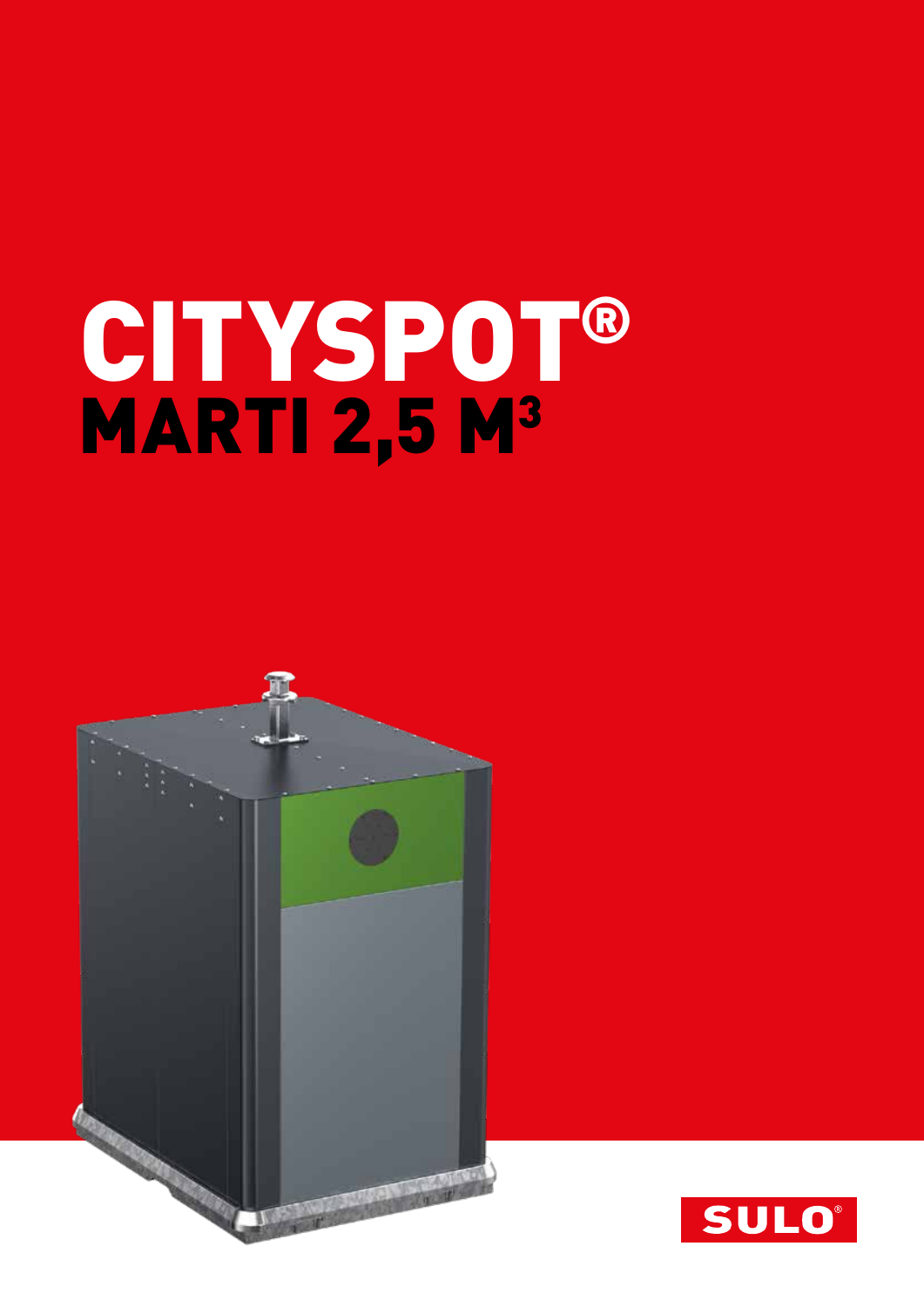LEVEL MEASUREMENT

PAY AS YOU

DISABILITY ACCESS  $\frac{1}{\sqrt{6}}$   $\frac{1}{\sqrt{6}}$ 

## PREMIUM IN DESIGN AND FUNCTION Marti 2,5  $m<sup>3</sup>$

Ã

BILATERAL

莆

 $\left|\left(\left(\begin{smallmatrix} 1 & 1 \\ 1 & 1 \end{smallmatrix}\right) \right)\right|$ 

ACCESS CONTROL

#### **This solid and puristic metal bank allows the optimal use of the full volume and obstacle-free insertion of large-sized recyclables**

**SHOP REPAIRING TO LIKE** 

- Rounded edges and smooth surfaces without dead spaces guarantee maximum comfort in handling, emptying and maintenance
- **Advanced ergonomics due to reduced** throw-in-height
- Best ratio size-useable-space thanks to double chains guided by rollers
- **Interior can be completely filled, no obstacle for** throwing and collecting
- 90° opening flaps mean that emptying is completely friction-free
- The ultimate bank for large recyclables and cardboard
- Large metal surfaces allow full individualisation with stickers
- **Marti is the only recycling bank that can be** equiped with access control for pay as you throw policy. It´s moveability is an advantage in comparison with underground and semiundergroundsystem







#### LIFTING DEVICES



SLOT SYSTEMS\*

**VERTICAL** 

r

 $\blacktriangleright$ )

\* All slot Systems on demand



**Cardboard** Signal Blue RAL 5005

**Cardboard** Signal Blue







RAL 5005

**Residual waste** Slate Grey RAL 7015



**Paper** Signal Blue RAL 5005

**Big user Flap**

#### **COLOURS**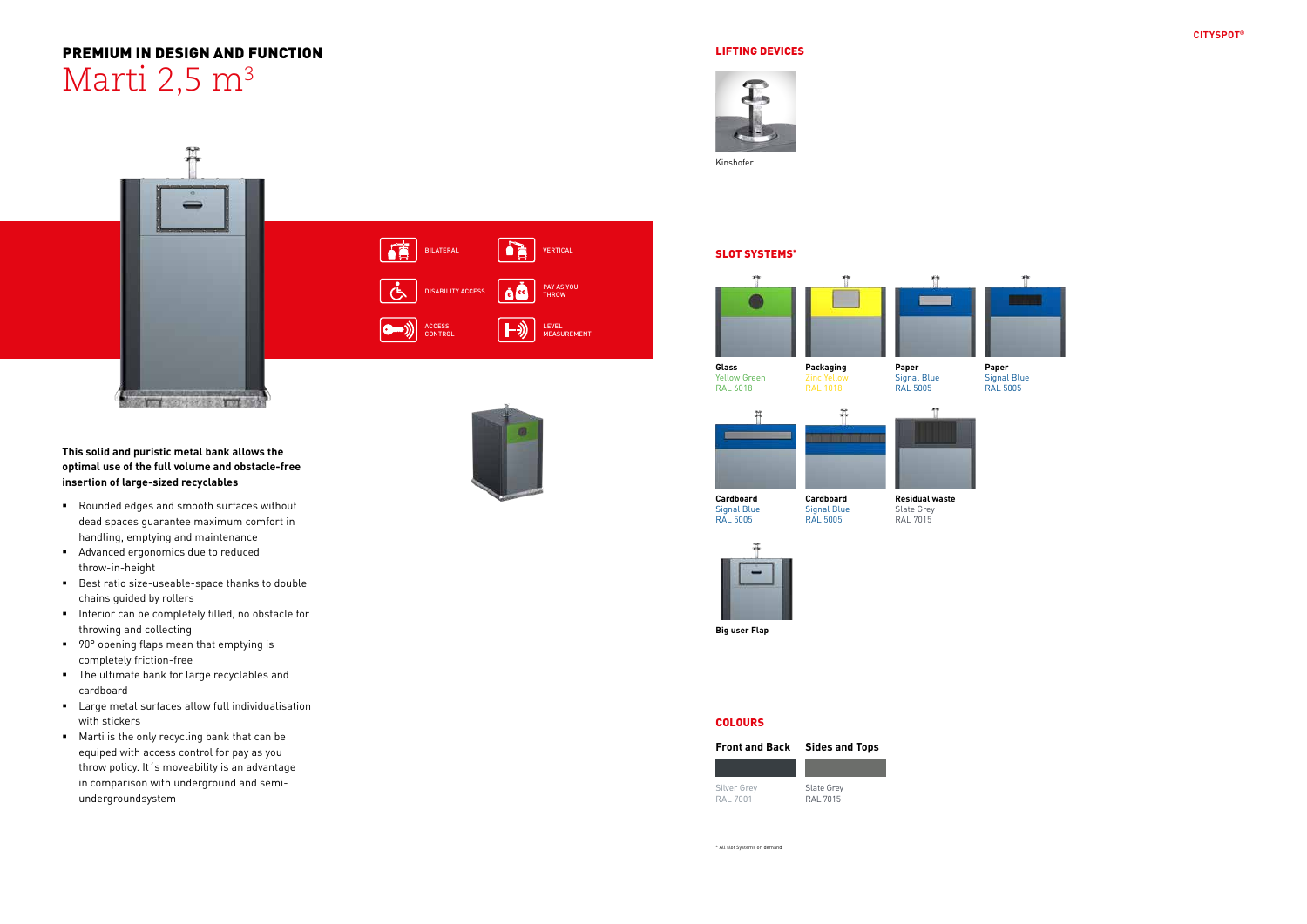| <b>B</b> Height | 2028 | Unloaded weight (kg)                          | 250 |
|-----------------|------|-----------------------------------------------|-----|
| C Depth         | 1508 | Space requirements $\text{[m}^2\text{]}$ 1.79 |     |

| Marti 2,5m <sup>3</sup> |                                            |  |
|-------------------------|--------------------------------------------|--|
| Dimensions $\sim$ (mm)  | Volumes                                    |  |
| A Width                 | $1190$ Useful Volumes ~ $\text{[m3]}$ 2.35 |  |



MARTI

|                                                         | $2,5 \, \text{m}^3$                                                                     |
|---------------------------------------------------------|-----------------------------------------------------------------------------------------|
| <b>TECHNICAL SPECIFICATIONS</b>                         |                                                                                         |
| <b>Dimensions</b>                                       | Depth: 1508 mm,<br>Width: 1190 mm, Height: 2028 mm                                      |
| Useful volumes                                          | $2,25 - 2,35$ m <sup>3</sup>                                                            |
| <b>Unloaded weigth</b>                                  | 230-250 kg                                                                              |
| <b>Lifting device</b>                                   | Kinshofer                                                                               |
| <b>INSTALLATION</b>                                     |                                                                                         |
| <b>Space requirements</b>                               | 1,79                                                                                    |
| <b>Transport</b>                                        | 18 per truck                                                                            |
| HANDLING, COMFORT AND FLEXIBILITY                       |                                                                                         |
| <b>Accesibility</b>                                     | • (glass, packaging, paper)                                                             |
| Sound-proofing                                          | Double skin installation: polyethylene foam + high density polyethy-<br>lene protection |
| <b>EMPTYING</b>                                         |                                                                                         |
| <b>Number of operators</b>                              | ٠                                                                                       |
| <b>Duration of emptying</b>                             | $1-2$ min                                                                               |
| Emptying system according prehension grip               | Double flap, vertical                                                                   |
| <b>SERVICE</b>                                          |                                                                                         |
| Pay as you throw billing                                | $\blacksquare$                                                                          |
| <b>Access control</b>                                   |                                                                                         |
| Level measurement                                       |                                                                                         |
| <b>FRACTIONS</b>                                        |                                                                                         |
| Regular waste RAL 7015                                  | Flap: 620x305 mm<br>Strap port: 620x330 mm                                              |
| Paper RAL 5005                                          | Valve: 490x110 mm                                                                       |
| Packaging RAL 1018                                      | Valve: 400x230 mm or<br>620x305 mm                                                      |
| <b>Cardboard RAL 5005</b>                               | Valve: 600x110 mm                                                                       |
| Glass RAL 6018                                          | EPDM flap - Ø200 mm hole                                                                |
| <b>Extended sorting instructions</b><br><b>RAL 1018</b> | Valve: 400x230 mm or<br>620x305 mm                                                      |
| <b>Big user flap</b>                                    | 620 x 327 mm                                                                            |
| <b>STANDARDS</b>                                        |                                                                                         |

NF EN 13071

## Cityspot® TECHNICAL SPECIFICATIONS\*



Cityspot® TECHNICAL INFORMATION\*



#### CENTERING SYSTEM



Facilitate the stations; so banks are always aligned at the same location 100 x 36,7

**Front and Rear Sides and Top**



#### PERSONALISATION